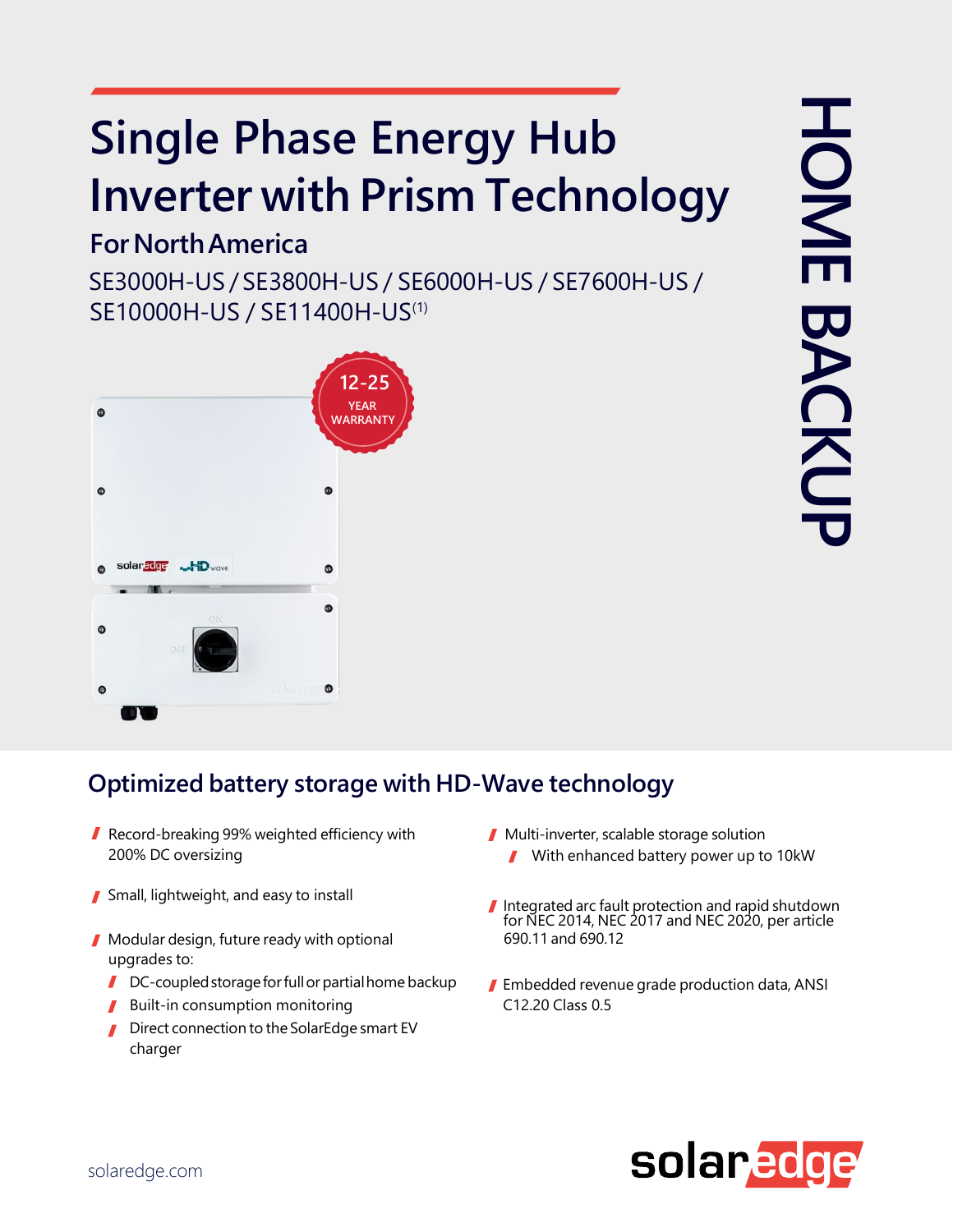# **Single Phase Energy Hub Inverter with Prism Technology**

#### **For North America**

#### SE3000H-US / SE3800H-US / SE6000H-US / SE7600H-US / SE10000H-US / SE11400H-US(1)

|                                                                           |                                | SE3000H-US SE3800H-US      |                            |                 | SE6000H-US SE7600H-US SE10000H-US SE11400H-US UNITS |                              |      |  |  |  |
|---------------------------------------------------------------------------|--------------------------------|----------------------------|----------------------------|-----------------|-----------------------------------------------------|------------------------------|------|--|--|--|
| <b>OUTPUT - AC ON GRID</b>                                                |                                |                            |                            |                 |                                                     |                              |      |  |  |  |
| Rated AC Power                                                            | 3000                           | 3800 @ 240V<br>3300 @ 208V | 6000@240V<br>5000 @ 208V   | 7600            | 10000                                               | 11400 @ 240V<br>10000 @ 208V | W    |  |  |  |
| Maximum AC Power Output                                                   | 3000                           | 3800 @ 240V<br>3300 @ 208V | 6000 @ 240V<br>5000 @ 208V | 7600            | 10000                                               | 11400 @ 240V<br>10000 @ 208V | W    |  |  |  |
| AC Frequency Range (min - nom - max)                                      | $59.3 - 60 - 60.5^{(2)}$       |                            |                            |                 |                                                     |                              |      |  |  |  |
| Maximum Continuous Output Current @ 240V                                  | 12.5                           | 16                         | 25                         | 32              | 42                                                  | 47.5                         | Α    |  |  |  |
| Maximum Continuous Output Current @ 208V                                  | ÷.                             | 16                         | 24                         | $\sim$          | $\sim$                                              | 48.5                         | Α    |  |  |  |
| <b>GFDI Threshold</b>                                                     | $\mathbf{1}$                   |                            |                            |                 |                                                     |                              |      |  |  |  |
| Total Harmonic Distortion (THD)                                           |                                |                            | $3$                        |                 |                                                     |                              | $\%$ |  |  |  |
| Power Factor                                                              | 1, adjustable -0.85 to 0.85    |                            |                            |                 |                                                     |                              |      |  |  |  |
| Utility Monitoring, Islanding Protection, Country Configurable Thresholds | Yes                            |                            |                            |                 |                                                     |                              |      |  |  |  |
| Charge Battery from AC (if allowed)                                       | Yes                            |                            |                            |                 |                                                     |                              |      |  |  |  |
| Typical Nighttime Power Consumption                                       |                                |                            | 2.5                        |                 |                                                     |                              | W    |  |  |  |
| <b>OUTPUT - AC BACKUP(3)</b>                                              |                                |                            |                            |                 |                                                     |                              |      |  |  |  |
| Rated AC Power in Backup Operation <sup>(4)</sup>                         | 3000                           | 3800<br>7600*              | 6000                       | 7600<br>10300*  | 10000                                               | 10300                        | W    |  |  |  |
| AC L-L Output Voltage Range in Backup                                     | $211 - 264$                    |                            |                            |                 |                                                     |                              |      |  |  |  |
| AC L-N Output Voltage Range in Backup                                     | $105 - 132$                    |                            |                            |                 |                                                     |                              |      |  |  |  |
| AC Frequency Range in Backup (min - nom - max)                            | $55 - 60 - 65$                 |                            |                            |                 |                                                     |                              |      |  |  |  |
| Maximum Continuous Output Current in Backup Operation                     | 12.5                           | 16<br>$32*$                | 25                         | 32<br>43*       | 42                                                  | 43                           | Α    |  |  |  |
| <b>GFDI</b>                                                               | $\overline{1}$                 |                            |                            |                 |                                                     |                              |      |  |  |  |
| <b>THD</b>                                                                | < 5                            |                            |                            |                 |                                                     |                              |      |  |  |  |
| <b>OUTPUT - SMART EV CHARGER AC</b>                                       |                                |                            |                            |                 |                                                     |                              |      |  |  |  |
| Rated AC Power                                                            | 9600                           |                            |                            |                 |                                                     |                              |      |  |  |  |
| AC Output Voltage Range                                                   | $211 - 264$                    |                            |                            |                 |                                                     |                              |      |  |  |  |
| On-Grid AC Frequency Range (min - nom - max)                              | $59.3 - 60 - 60.5$             |                            |                            |                 |                                                     |                              |      |  |  |  |
| Maximum Continuous Output Current @240V (grid, PV and battery)            | 40                             |                            |                            |                 |                                                     |                              |      |  |  |  |
| <b>INPUT - DC (PV AND BATTERY)</b>                                        |                                |                            |                            |                 |                                                     |                              |      |  |  |  |
| Transformer-less, Ungrounded                                              | Yes                            |                            |                            |                 |                                                     |                              |      |  |  |  |
| Max Input Voltage                                                         | 480                            |                            |                            |                 |                                                     |                              |      |  |  |  |
| Nom DC Input Voltage                                                      | 380<br>Vdc                     |                            |                            |                 |                                                     |                              |      |  |  |  |
| Reverse-Polarity Protection                                               | Yes                            |                            |                            |                 |                                                     |                              |      |  |  |  |
| Ground-Fault Isolation Detection                                          | 600kΩ Sensitivity              |                            |                            |                 |                                                     |                              |      |  |  |  |
| <b>INPUT - DC (PV)</b>                                                    |                                |                            |                            |                 |                                                     |                              |      |  |  |  |
| Maximum DC Power @ 240V                                                   | 6000                           | 7600<br>15200*             | 12000                      | 15200<br>22800* | 22000                                               | 22800                        | W    |  |  |  |
| Maximum DC Power @ 208V                                                   | $\equiv$                       | 6600                       | 10000                      | $\omega$        | $\omega$                                            | 20000                        | W    |  |  |  |
| Maximum Input Current <sup>(5)</sup> @ 240V                               | 8.5                            | 10.5<br>$20*$              | 16.5                       | 20<br>$31*$     | 27                                                  | 31                           | Adc  |  |  |  |
| Maximum Input Current <sup>(5)</sup> @ 208V                               | $\omega$                       | 9                          | 13.5                       | $\equiv$        | $\equiv$                                            | 27                           | Adc  |  |  |  |
| Max. Input Short Circuit Current                                          | 45                             |                            |                            |                 |                                                     |                              |      |  |  |  |
| Maximum Inverter Efficiency                                               | 99<br>99.2                     |                            |                            |                 |                                                     |                              |      |  |  |  |
| CEC Weighted Efficiency                                                   | 99 @ 240V<br>99<br>98.5 @ 208V |                            |                            |                 |                                                     |                              |      |  |  |  |
| 2-pole Disconnection                                                      | Yes                            |                            |                            |                 |                                                     |                              |      |  |  |  |

\* Supported with PN SExxxxH-USMMxxxxxx or SExxxxH-USMNxxxxxx

(1) These specifications apply to inverters with part numbers SExxxxH-USSMxxxxx or SExxxxH-USSNxxxxx and connection unit model number DCD-1PH-US-PxH-F-x<br>(2) For other regional settings please contact SolarEdge support<br>(3)

(4) Rated AC power in Backup Operation are valid for installations with multiple inverters. For a single backup inverter operation, rated AC power in Backup is 90% of the value stated

(5) A higher current source may be used; the inverter will limit its input current to the values stated